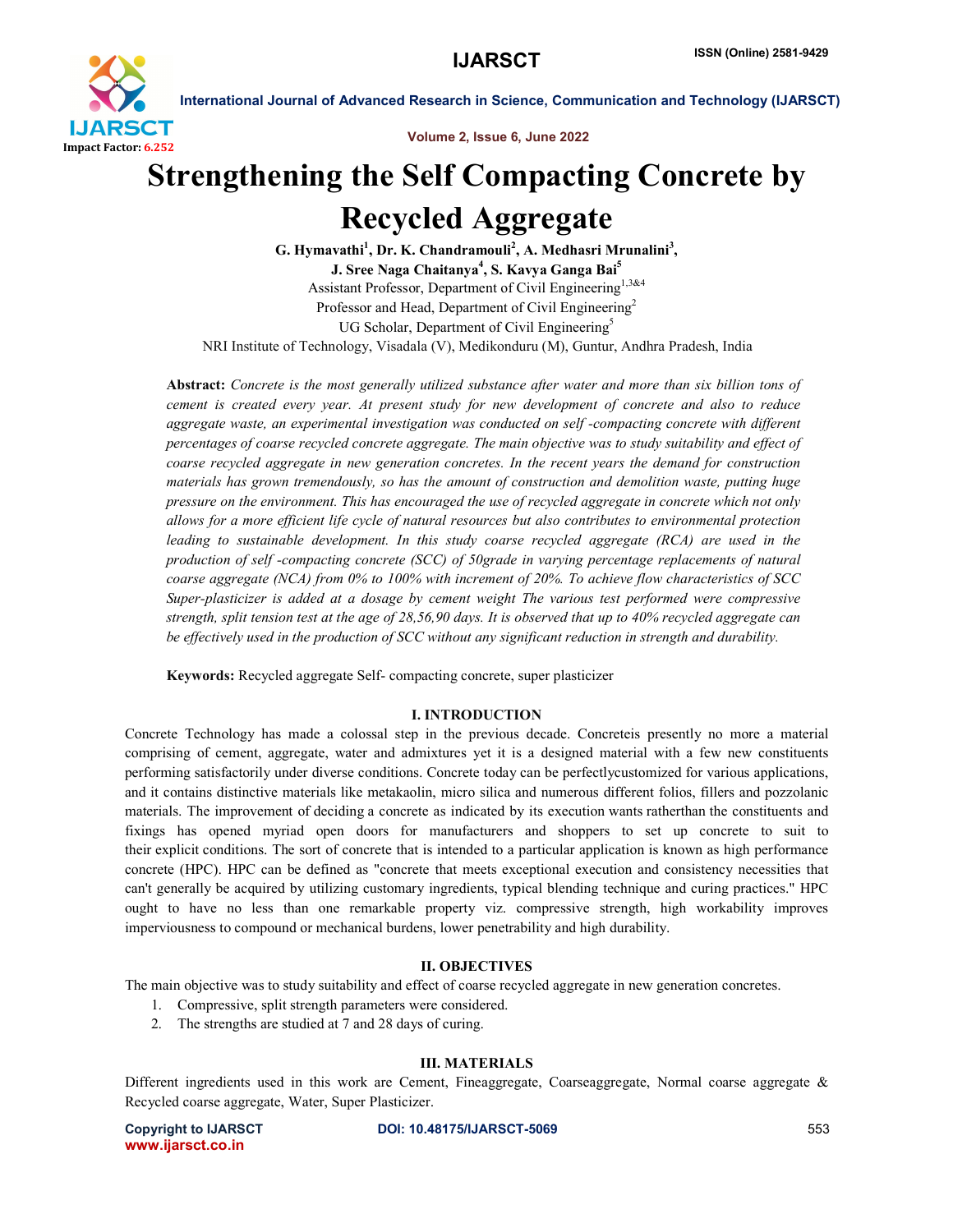

### Volume 2, Issue 6, June 2022

The properties of cement are presented in Table 1.

# Table 1: Physical properties of cement

| S.NO | <b>DESCRIPTION</b> | VALUES |
|------|--------------------|--------|
|      | Specific Gravity   | 3.12   |
|      | Fineness of cement | 713    |

# Table 2: Chemical Composition of Cement of 53 grade

| S.NO | <b>DESCRIPTION</b> |                                | <b>COMPOSITION PERCENATGES</b> |
|------|--------------------|--------------------------------|--------------------------------|
|      | Lime               | Cao                            | $60 - 67\%$                    |
|      | Silica             | $S$ io <sub>2</sub>            | 18-25%                         |
|      | Ironoxide          | Fe <sub>2</sub> O <sub>3</sub> | $0.5 - 6\%$                    |
| 4    | Alumina            | Al203                          | $5-9%$                         |

# IV. EXPERIMENTAL INVESTIGATIONS

# 4.1 Compressive Strength Results

The cube specimens of 150mm x 150mm x150mmwere cast and tested in compression testing machine for 7 ,28 days of curing period for different proportions of concrete mix and presented in table.

Table 3: Compressive strength of concrete with recycled aggregates as partial replacement of coarse aggregate in

| concrete       |                  |        |         |  |  |
|----------------|------------------|--------|---------|--|--|
| Sl. no         | <b>MIX TYPE</b>  | 7 days | 28 days |  |  |
| 1              | R <sub>0</sub>   | 41.78  | 62.84   |  |  |
| $\mathfrak{D}$ | R20              | 41.11  | 61.09   |  |  |
| $\mathbf{3}$   | R40              | 38.92  | 59.34   |  |  |
| 4              | R60              | 36.03  | 57.84   |  |  |
| 5              | <b>R80</b>       | 33.07  | 53.86   |  |  |
| 6              | R <sub>100</sub> | 31.98  | 52.69   |  |  |

# 4.2 Split Tensile Strength Test

At the age of 28,56 and 90days, the cylindrical specimens (150mm diameter x 300mm height) were tested for evaluating the split tensile strength. The experiment is performed by putting a cylindrical sample horizontally between a compression-testing machines loading surface and the load is applied until the cylinder fails along the vertical diameter.

Table 4: Split tensile strength of concrete with recycled aggregates as partial replacement of cement in concrete

| Sl. No         | <b>MIX TYPE</b>  | 7 days | 28 days |
|----------------|------------------|--------|---------|
|                | R <sub>0</sub>   | 4.05   | 6.10    |
| $\overline{2}$ | R20              | 3.95   | 5.99    |
| $\mathbf{3}$   | R40              | 3.87   | 5.90    |
| 4              | R <sub>60</sub>  | 3.72   | 5.77    |
| 5              | <b>R80</b>       | 3.42   | 5.49    |
| 6              | R <sub>100</sub> | 3.21   | 5.22    |

www.ijarsct.co.in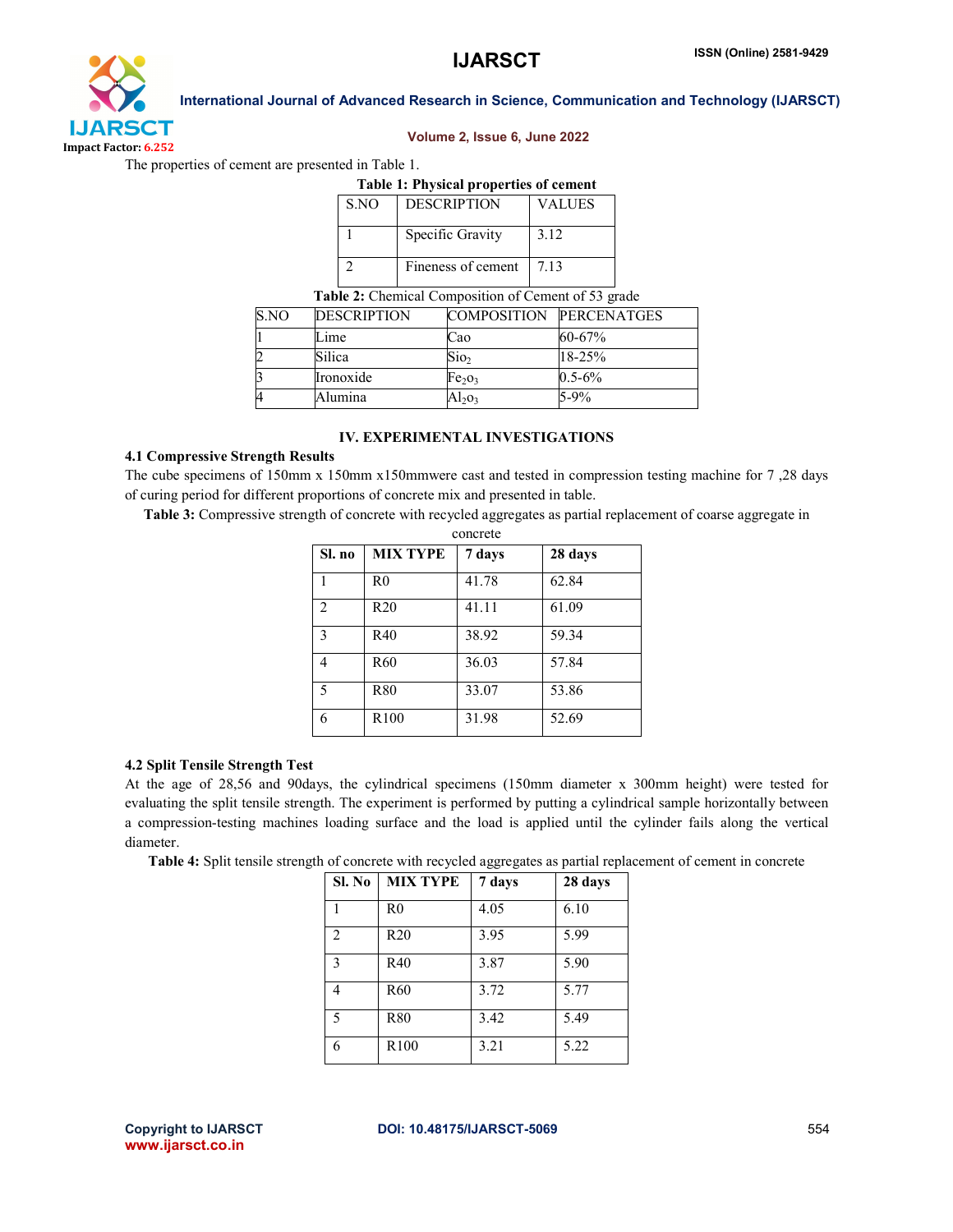

# Volume 2, Issue 6, June 2022

# V. CONCLUSION

- In this study the concrete ingredients like coarse aggregates are replaced by recycled aggregates Varied with different percentages of 20%,40%,60%,80% and 100%.
- The Compressive strength of normal concrete at the age of 7 days and 28 days are N/mm² are 41.78 &62.84  $N/mm^2$ .
- We got the optimum compressive strength value for 20% replacement of coarse aggregate with recycled aggregates.
- At 20% partial replacement of coarse aggregate with recycled aggregate the compressive strength of concrete at 7 days and 28 days are 41.11&61.09 N/mm² .
- We got minimum compressive strength values for 100% replacement of coarse aggregate with RCA 7 days and 28 days are 31.98&52.69 N/mm² .
- We observed the decrement of strength for 40% replacement of RCA at 7 days and 28 days are 38.92&59.34  $N/mm^2$ .
- The compressive strength decreased with the increase in replacement percent of recycled coarse aggregate beyond 40%.
- The split tensile strength of 20% replaced recycled aggregate Self compacting concrete is nearly equal to Natural aggregate Self Compacting Concrete at 7 &28 days age of concrete.

# **REFERENCES**

- [1]. A.V.S. Sai. Kumar, Krishna Rao B, "A Study on Strength of Concrete with Partial Replacement of Cement with Quarry Dust and Metakaolin", IJIRSET 3, (3), 2014. 10467 – 10473.
- [2]. Edamatsu et al., "A mix design method for Self-Compacting Concrete based on mortar flow and funnel tests", RILEM 2003, 345-355.
- [3]. Hajime Okamura, "Self-Compacting High Performance Concrete- Ferguson Lecture for 1996", 19, (7), 50- 54.
- [4]. Heba A. Mohamed, " Effect of fly ash and silica fume on compressive strength of self-compacting concrete under different curing conditions", ASEJ. 2, (2), 2011. 79– 86.
- [5]. Vengal, J., Sudarshan. M.S. and Ranganath. R.V., "Experimental Study for obtaining Self-Compacting Concrete",77, (8), 2003, 1261-1266.
- [6]. Ozawa K., Kunishama M, Maekawa K, "Development of High- Performance Concrete Based on the Durability Design of Concrete Structures" EASEC, 1, (2), 1989. 445-450,
- [7]. K C Panda, P K Bal, "Properties of self-compacting concrete using recycled coarse aggregate", ELSEVIER 51 2013, 159-164.
- [8]. PraveenKumar, Mohd. AjazulHaq and S.K. Kaushik, "Early age strength of SCC with large volume of fly ash", 78, (6), 2004, 25-29.
- [9]. Rajayogan V. and Santhanam M., "Evaluation of Hydroxy Propyl Starch as a Viscosity Modifying Agent for Self-Compacting Concrete", M. Tech Dissertation, Building Technology and Construction Management Division, Department of Civil Engineering, IIT Madras, January.
- [10]. Turcry, P. and Loukili, A., "A Steady of Plastic Shrinkage of Self-Compacting Concrete", O. Wallevik and I. Neilsson, Ed., REILM Publications, 2003, pp. 576-585.
- [11]. Mahesh, Y.V.S.S.U., and Santhanam M., "Simple Test Methods to Characterize the Rheology of Self-Compacting Concrete", 78, (6), 2003, 39-43.
- [12]. W. C. Tang, P. C. Ryan, H. Z. Cui, W. Liao "Properties of Self-Compacting Concrete with Recycled Coarse Aggregate", Hindawi 2016, 11.
- [13]. A.N. Dabhade, Dr. S.R. Choudhari, Dr. A.R. Gajbhiye "Performance Evaluation of Recycled Aggregate Used in Concrete", IJERA 2, (4), 2012, 1387-1391.
- [14]. S. Siva Rama Krishna, V. Sowjanya Vani, Shaik Khader Vali Baba, "studies on mechanical properties of ternary blended self compacting concrete using different percentages of recycled aggregate", iaeme 9, (11), 2018, 1672–1680.